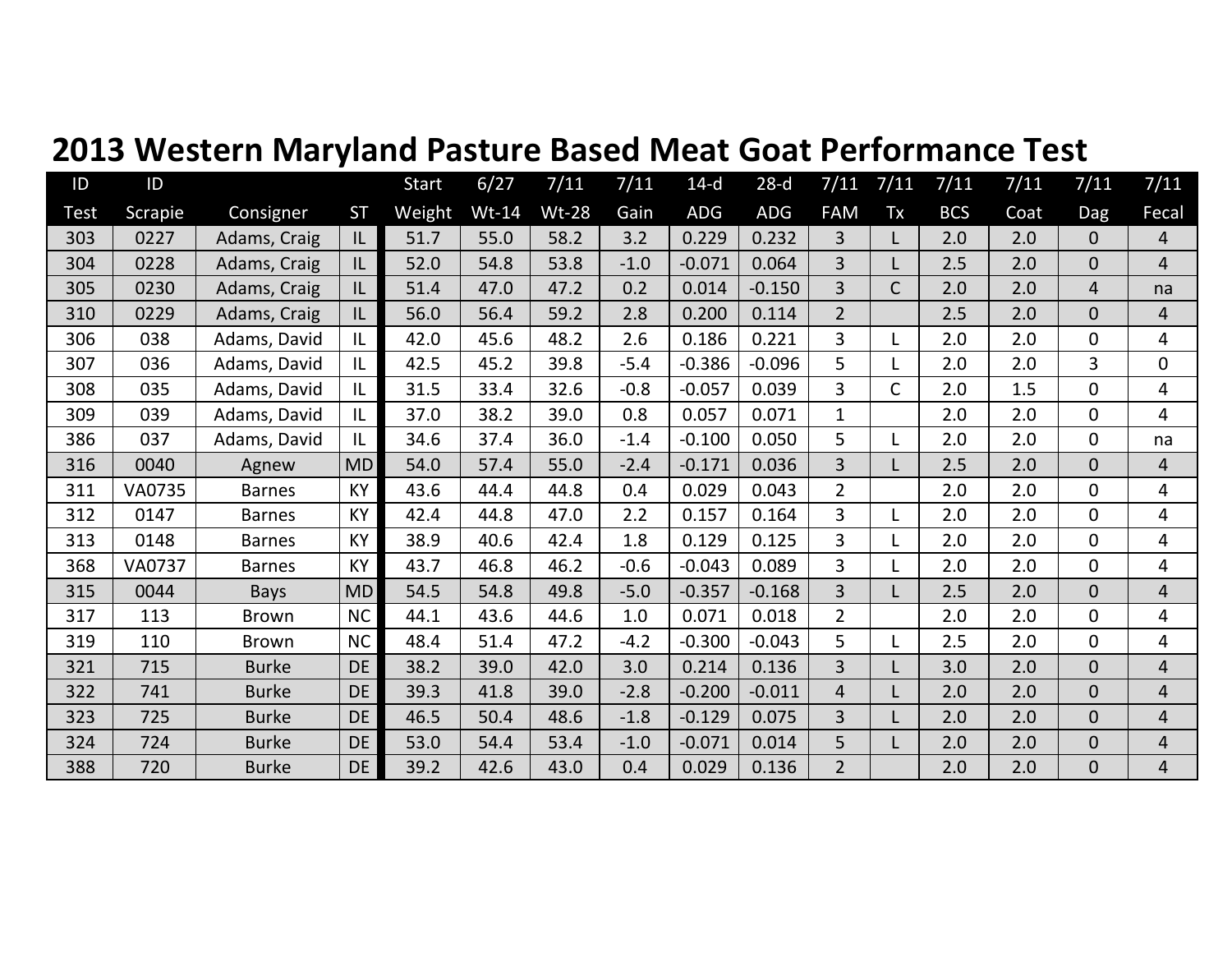| ID          | ID      |                |           | <b>Start</b> | 6/27    | 7/11         | 7/11   | $14-d$   | $28-d$     | 7/11           | 7/11         | 7/11       | 7/11 | 7/11           | 7/11           |
|-------------|---------|----------------|-----------|--------------|---------|--------------|--------|----------|------------|----------------|--------------|------------|------|----------------|----------------|
| <b>Test</b> | Scrapie | Consigner      | <b>ST</b> | Weight       | $Wt-14$ | <b>Wt-28</b> | Gain   | ADG      | <b>ADG</b> | <b>FAM</b>     | Tx           | <b>BCS</b> | Coat | Dag            | Fecal          |
| 325         | 0112    | Dennison       | <b>KY</b> | 35.5         | 38.8    | 38.0         | $-0.8$ | $-0.057$ | 0.089      | $\overline{4}$ | L            | 2.0        | 2.0  | $\overline{0}$ | $\overline{4}$ |
| 326         | 0117    | Dennison       | <b>KY</b> | 39.3         | 42.4    | 41.8         | $-0.6$ | $-0.043$ | 0.089      | $2^{\circ}$    |              | 2.0        | 2.0  | $\overline{0}$ | $\overline{4}$ |
| 327         | 0116    | Dennison       | KY        | 31.9         | 31.2    | 28.8         | $-2.4$ | $-0.171$ | $-0.111$   | $\overline{2}$ |              | 2.0        | 2.0  | $\mathbf{1}$   | 4              |
| 328         | 0120    | Dennison       | <b>KY</b> | 34.0         | 35.0    | 33.2         | $-1.8$ | $-0.129$ | $-0.029$   | $\overline{2}$ |              | 2.0        | 2.0  | 3              | $\mathbf{1}$   |
| 329         | 0115    | Dennison       | <b>KY</b> | 35.0         | 38.5    | 38.2         | $-0.3$ | $-0.021$ | 0.114      | $\overline{3}$ |              | 2.0        | 2.0  | $\overline{0}$ | $\overline{4}$ |
| 301         | 221     | Loos           | IL        | 38.2         | 38.8    | 41.0         | 2.2    | 0.157    | 0.100      | $\overline{2}$ |              | 2.5        | 2.0  | $\overline{0}$ | $\overline{4}$ |
| 331         | 0343    | Losch          | PA        | 68.2         | 68.4    | 63.6         | $-4.8$ | $-0.343$ | $-0.164$   | $\overline{2}$ |              | 3.0        | 3.0  | $\overline{0}$ | $\overline{4}$ |
| 332         | 0039    | Majancsik      | <b>KY</b> | 29.4         | 29.2    | 31.6         | 2.4    | 0.171    | 0.079      | $\overline{3}$ | $\mathsf{C}$ | 2.0        | 2.0  | $\overline{0}$ | $\overline{4}$ |
| 333         | 0093    | Majancsik      | <b>KY</b> | 33.7         | 36.6    | 38.8         | 2.2    | 0.157    | 0.182      | $\overline{2}$ |              | 2.0        | 2.0  | $\overline{0}$ | $\overline{4}$ |
| 334         | 0095    | Majancsik      | <b>KY</b> | 36.3         | 36.4    | 34.4         | $-2.0$ | $-0.143$ | $-0.068$   | $\overline{3}$ | L            | 2.0        | 2.0  | $\overline{2}$ | $\overline{4}$ |
| 335         | 0087    | Majancsik      | <b>KY</b> | 45.3         | 45.4    | 43.6         | $-1.8$ | $-0.129$ | $-0.061$   | $\overline{4}$ | L            | 2.0        | 2.0  | $\overline{0}$ | $\overline{4}$ |
| 337         | 027     | Mikell         | VA        | 54.1         | 53.8    | 54.8         | 1.0    | 0.071    | 0.025      | $\overline{3}$ |              | 2.0        | 2.0  | $\mathbf{0}$   | $\overline{4}$ |
| 338         | 026     | Mikell         | VA        | 47.8         | 49.6    | 48.8         | $-0.8$ | $-0.057$ | 0.036      | $\overline{3}$ | L            | 2.0        | 2.0  | $\overline{2}$ | $\overline{4}$ |
| 355         | 0363    | Murphy, Hilary | <b>NJ</b> | 44.7         | 45.2    | 43.4         | $-1.8$ | $-0.129$ | $-0.046$   | $\overline{2}$ |              | 2.0        | 2.0  | $\overline{0}$ | $\overline{4}$ |
| 356         | 0345    | Murphy, Hilary | <b>NJ</b> | 44.6         | 47.0    | 45.0         | $-2.0$ | $-0.143$ | 0.014      | $\overline{2}$ |              | 2.0        | 2.0  | $\mathbf{1}$   | $\overline{4}$ |
| 357         | 0346    | Murphy, Hilary | <b>NJ</b> | 42.3         | 45.0    | 44.2         | $-0.8$ | $-0.057$ | 0.068      | $\overline{3}$ | L            | 2.0        | 2.0  | $\overline{0}$ | $\overline{4}$ |
| 358         | 0359    | Murphy, Hilary | <b>NJ</b> | 45.4         | 48.0    | 42.4         | $-5.6$ | $-0.400$ | $-0.107$   | $\overline{4}$ | L            | 2.0        | 2.0  | 4              | $\mathbf{1}$   |
| 339         | 0310    | Murphy, PJ     | <b>NJ</b> | 39.8         | 40.4    | 38.4         | $-2.0$ | $-0.143$ | $-0.050$   | $\overline{4}$ | L            | 2.0        | 2.0  | $\overline{0}$ | $\overline{4}$ |
| 340         | 0340    | Murphy, PJ     | <b>NJ</b> | 39.3         | 38.6    | 39.6         | 1.0    | 0.071    | 0.011      | $\overline{3}$ | L            | 2.0        | 2.0  | $\overline{0}$ | $\overline{4}$ |
| 341         | 0341    | Murphy, PJ     | <b>NJ</b> | 38.7         | 40.4    | 37.2         | $-3.2$ | $-0.229$ | $-0.054$   | $\overline{2}$ |              | 2.0        | 2.0  | $\overline{3}$ | $\mathbf{1}$   |
| 342         | 0371    | Murphy, PJ     | <b>NJ</b> | 47.0         | 50.4    | 49.4         | $-1.0$ | $-0.071$ | 0.086      | $\overline{2}$ |              | 2.5        | 2.0  | $\overline{0}$ | $\overline{4}$ |
| 343         | 0344    | Murphy, PJ     | <b>NJ</b> | 48.6         | 49.0    | 50.2         | 1.2    | 0.086    | 0.057      | $\overline{3}$ | $\mathsf{C}$ | 2.0        | 2.0  | $\overline{2}$ | $\overline{4}$ |
| 344         | 1327    | Nelson         | <b>MD</b> | 43.1         | 44.2    | 41.4         | $-2.8$ | $-0.200$ | $-0.061$   | $\overline{2}$ |              | 2.0        | 2.0  | $\mathbf{1}$   | $\overline{4}$ |
| 345         | 1305    | Nelson         | <b>MD</b> | 43.2         | 38.0    | 43.4         | 5.4    | 0.386    | 0.007      | 3              | $\mathsf{C}$ | 2.0        | 2.0  | $\mathbf{1}$   | $\overline{4}$ |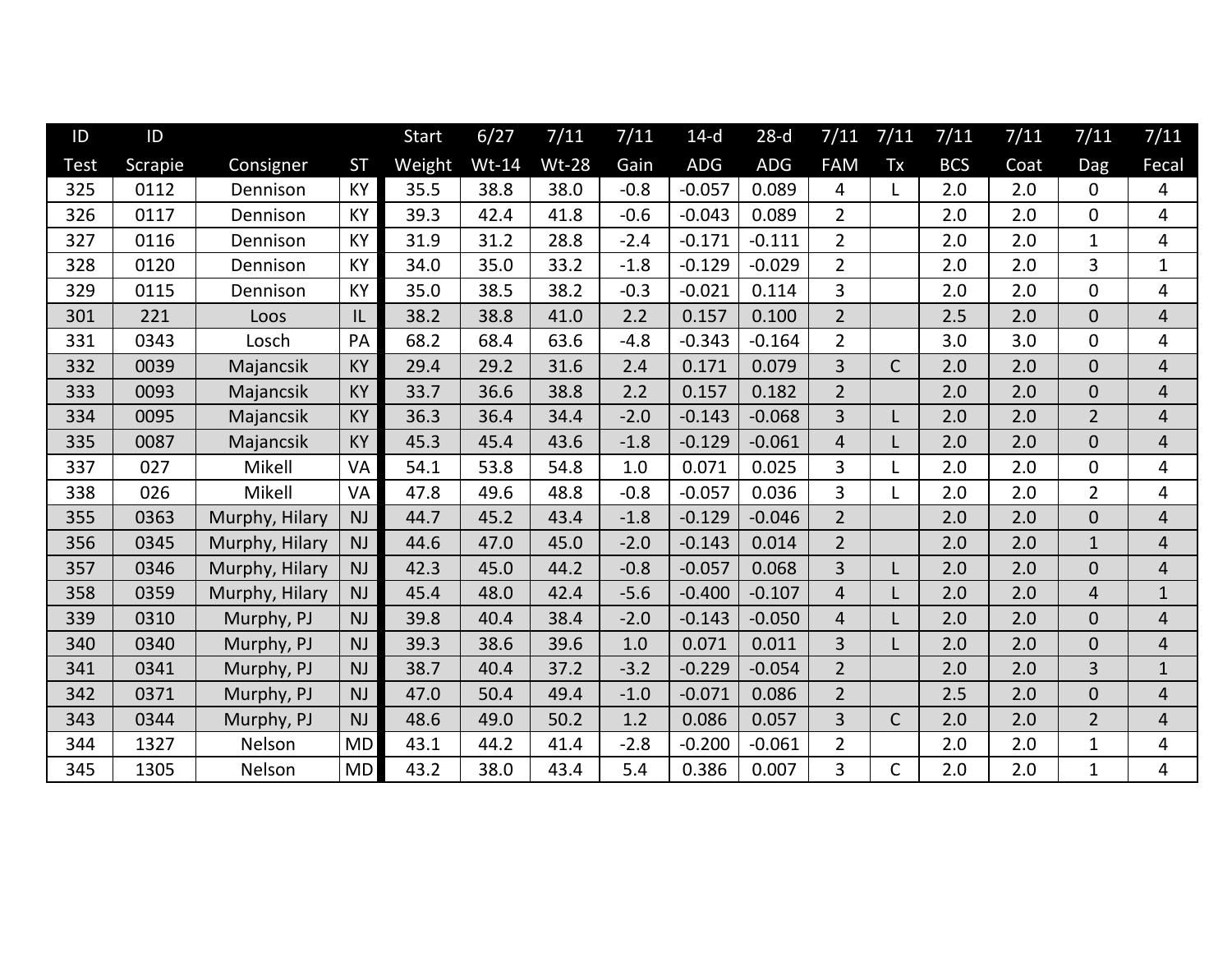| ID   | ID      |                |           | <b>Start</b> | 6/27    | 7/11         | 7/11   | $14-d$   | $28-d$   | 7/11           | 7/11         | 7/11       | 7/11 | 7/11           | 7/11           |
|------|---------|----------------|-----------|--------------|---------|--------------|--------|----------|----------|----------------|--------------|------------|------|----------------|----------------|
| Test | Scrapie | Consigner      | <b>ST</b> | Weight       | $Wt-14$ | <b>Wt-28</b> | Gain   | ADG      | ADG      | <b>FAM</b>     | Tx           | <b>BCS</b> | Coat | Dag            | Fecal          |
| 346  | 1308    | Nelson         | <b>MD</b> | 38.1         | 40.6    | 40.4         | $-0.2$ | $-0.014$ | 0.082    | $\overline{2}$ |              | 2.0        | 2.0  | 1              | 4              |
| 347  | 1313    | Nelson         | <b>MD</b> | 36.2         | 35.4    | 31.4         | $-4.0$ | $-0.286$ | $-0.171$ | $\overline{3}$ | $\mathsf{C}$ | 2.0        | 1.5  | 0              | 4              |
| 348  | 1304    | Nelson         | <b>MD</b> | 44.7         | 48.2    | 45.6         | $-2.6$ | $-0.186$ | 0.032    | 3              |              | 2.0        | 2.0  | 1              | $\mathbf{1}$   |
| 349  | 1303    | Peters         | <b>NC</b> | 32.2         | 34.8    | 33.8         | $-1.0$ | $-0.071$ | 0.057    | 3              |              | 2.0        | 2.0  | $\overline{0}$ | 4              |
| 350  | 1301    | Peters         | NC        | 43.7         | 47.8    | 45.2         | $-2.6$ | $-0.186$ | 0.054    | $\overline{2}$ |              | 2.0        | 2.0  | 4              | $\mathbf{1}$   |
| 351  | 0987    | Pinneo         | <b>KS</b> | 54.7         | 58.6    | 57.4         | $-1.2$ | $-0.086$ | 0.096    | 3              |              | 2.0        | 2.0  | $\overline{0}$ | 4              |
| 352  | 1101    | Pinneo         | <b>KS</b> | 53.2         | 53.6    | 54.6         | 1.0    | 0.071    | 0.050    | 5              |              | 2.0        | 2.0  | 0              | 4              |
| 353  | 1065    | Pinneo         | <b>KS</b> | 45.5         | 46.2    | 45.0         | $-1.2$ | $-0.086$ | $-0.018$ | 4              | $\mathsf{C}$ | 2.0        | 2.0  | 0              | 4              |
| 354  | 1035    | Pinneo         | <b>KS</b> | 47.9         | 49.4    | 48.8         | $-0.6$ | $-0.043$ | 0.034    | $\overline{2}$ |              | 2.5        | 2.0  | 0              | 4              |
| 359  | 033     | Richhart       | IN        | 37.9         | 40.4    | 40.4         | 0.0    | 0.000    | 0.089    | 3              |              | 2.0        | 2.5  | $\overline{0}$ | 4              |
| 360  | 031     | Richhart       | IN        | 36.2         | 38.8    | 38.6         | $-0.2$ | $-0.014$ | 0.086    | $\overline{2}$ |              | 2.0        | 2.0  | $\overline{0}$ | 4              |
| 361  | 032     | Richhart       | IN        | 31.0         | 33.8    | 34.4         | 0.6    | 0.043    | 0.121    | 3              |              | 2.0        | 2.0  | $\overline{0}$ | $\overline{4}$ |
| 362  | 0736    | Smith          | VA        | 53.9         | 55.6    | 54.6         | $-1.0$ | $-0.071$ | 0.025    | $\overline{2}$ |              | 2.5        | 2.0  | $\overline{0}$ | 4              |
| 363  | 0734    | Smith          | VA        | 42.0         | 40.8    | 41.8         | 1.0    | 0.071    | $-0.007$ | $\overline{2}$ |              | 2.0        | 2.0  | $\overline{0}$ | $\overline{4}$ |
| 367  | 0733    | Smith          | VA        | 41.1         | 40.4    | 39.0         | $-1.4$ | $-0.100$ | $-0.075$ | $\overline{2}$ |              | 2.0        | 2.0  | 0              | 4              |
| 387  | 0731    | Smith          | VA        | 51.1         | 48.2    | 47.6         | $-0.6$ | $-0.043$ | $-0.125$ | 3              |              | 2.0        | 2.0  | 0              | 4              |
| 369  | 0013    | <b>Tiralla</b> | <b>MD</b> | 34.2         | 35.6    | 32.6         | $-3.0$ | $-0.214$ | $-0.057$ | 3              | $\mathsf{C}$ | 1.5        | 2.0  | 5              | $\mathbf{1}$   |
| 370  | 0010    | <b>Tiralla</b> | <b>MD</b> | 30.0         | 32.2    | 30.4         | $-1.8$ | $-0.129$ | 0.014    | 3              |              | 2.0        | 2.0  | $\overline{0}$ | $\overline{4}$ |
| 371  | 0011    | <b>Tiralla</b> | <b>MD</b> | 32.1         | 32.2    | 33.0         | 0.8    | 0.057    | 0.032    | $\overline{2}$ |              | 2.0        | 1.5  | $\overline{0}$ | $\overline{4}$ |
| 372  | 0012    | <b>Tiralla</b> | <b>MD</b> | 37.3         | 39.4    | 36.0         | $-3.4$ | $-0.243$ | $-0.046$ | 5              | $\mathsf{C}$ | 2.0        | 2.0  | $\overline{2}$ | 3              |
| 373  | 15712   | Weber          | IL        | 41.1         | 43.4    | 44.0         | 0.6    | 0.043    | 0.104    | $\overline{2}$ |              | 2.5        | 2.0  | $\overline{0}$ | 4              |
| 374  | 15714   | Weber          | IL        | 53.8         | 56.4    | 55.6         | $-0.8$ | $-0.057$ | 0.064    | $\overline{2}$ |              | 2.5        | 2.0  | 0              | 4              |
| 375  | 15711   | Weber          | IL        | 43.3         | 47.4    | 49.6         | 2.2    | 0.157    | 0.225    | 3              |              | 2.0        | 2.0  | 0              | 4              |
| 376  | 15713   | Weber          | IL        | 62.0         | 64.6    | 66.4         | 1.8    | 0.129    | 0.157    | 3              |              | 2.0        | 2.0  | 0              | 4              |